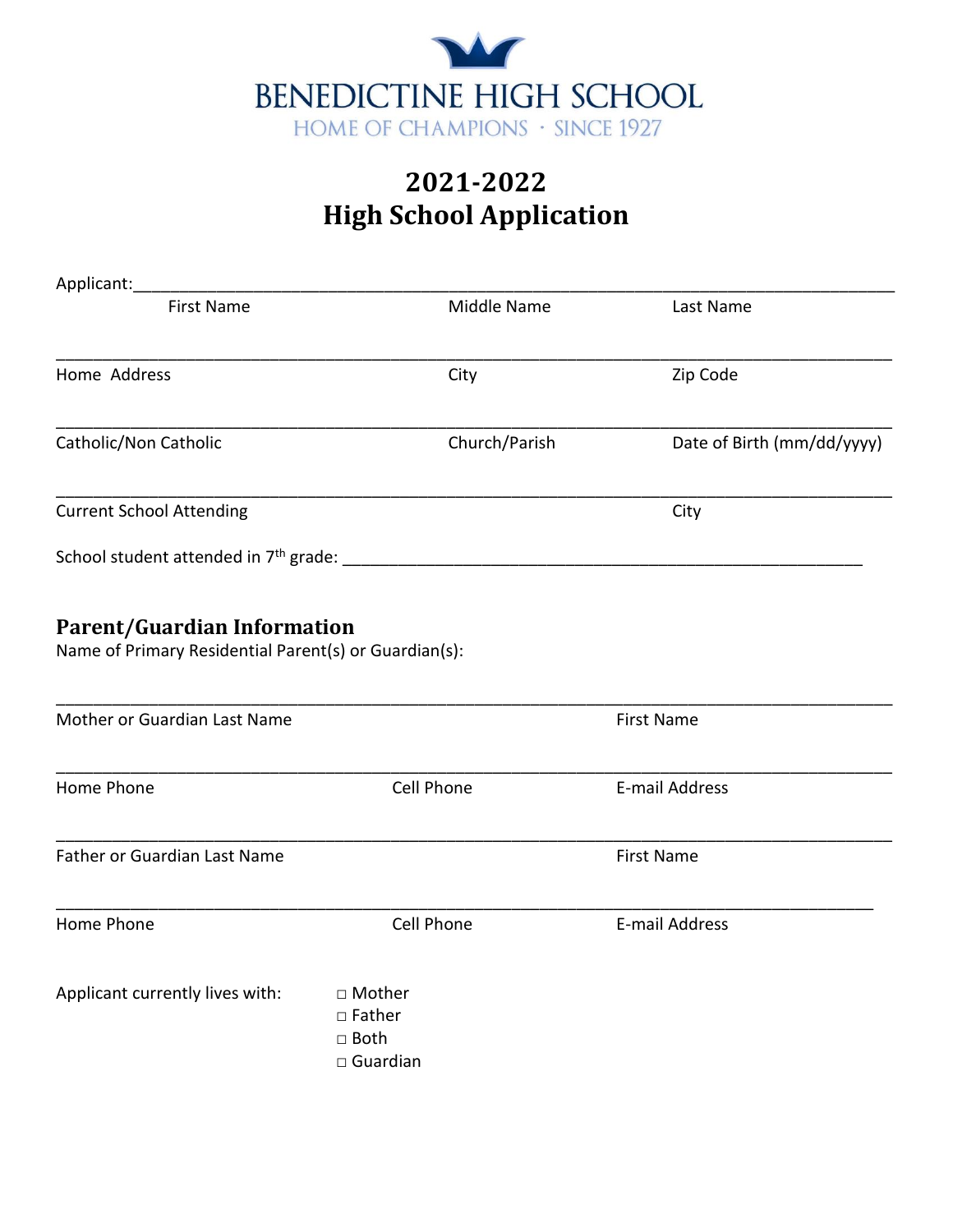

### **Additional Applicant Information**

Please list any activities in which the applicant is or has been involved, including such things as:

| <b>Academic Clubs:</b>        |  |
|-------------------------------|--|
| Service Clubs/Projects:       |  |
| Religious/Parish Involvement: |  |
| Fine Arts:                    |  |
| Leadership Activities:        |  |
| Athletics:                    |  |
| Other:                        |  |
|                               |  |

Please indicate any special awards or honors the applicant has received:

**Essay Questions** (Must be completed by the student applicant.)

1. Indicate your reasons for choosing Benedictine for your high school education.

2. List three things you would like us to know about you (other than athletics).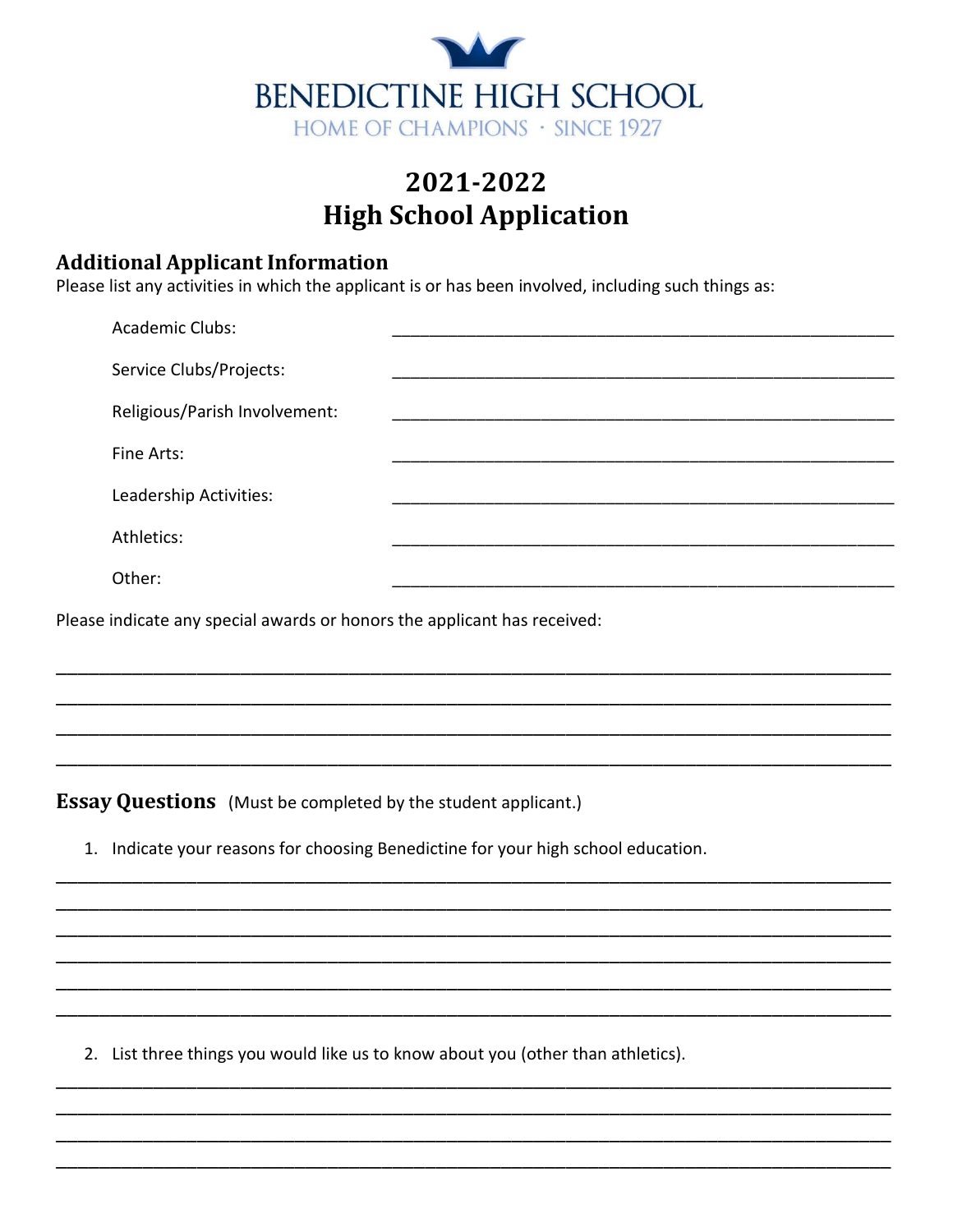

3. List two of your goals for your high school career and beyond and how Benedictine will help you achieve them.

4. Please list your favorite subject or teacher and explain why.

5. Will your records accurately reflect your potential as a student? Explain.

#### **Additional Information**

If your child has participated in, or is in need of a special education program, please contact the high school before you apply to ensure the school provides the necessary services.

Is the applicant currently enrolled in any of the following state scholarship programs?

| Cleveland Scholarship Program (CSTP)?          | $\Box$ ves | □ no      |
|------------------------------------------------|------------|-----------|
| EdChoice Scholarship Program                   | $\Box$ ves | $\Box$ no |
| Jon Peterson Special Needs Scholarship Program | $\Box$ ves | □ no      |